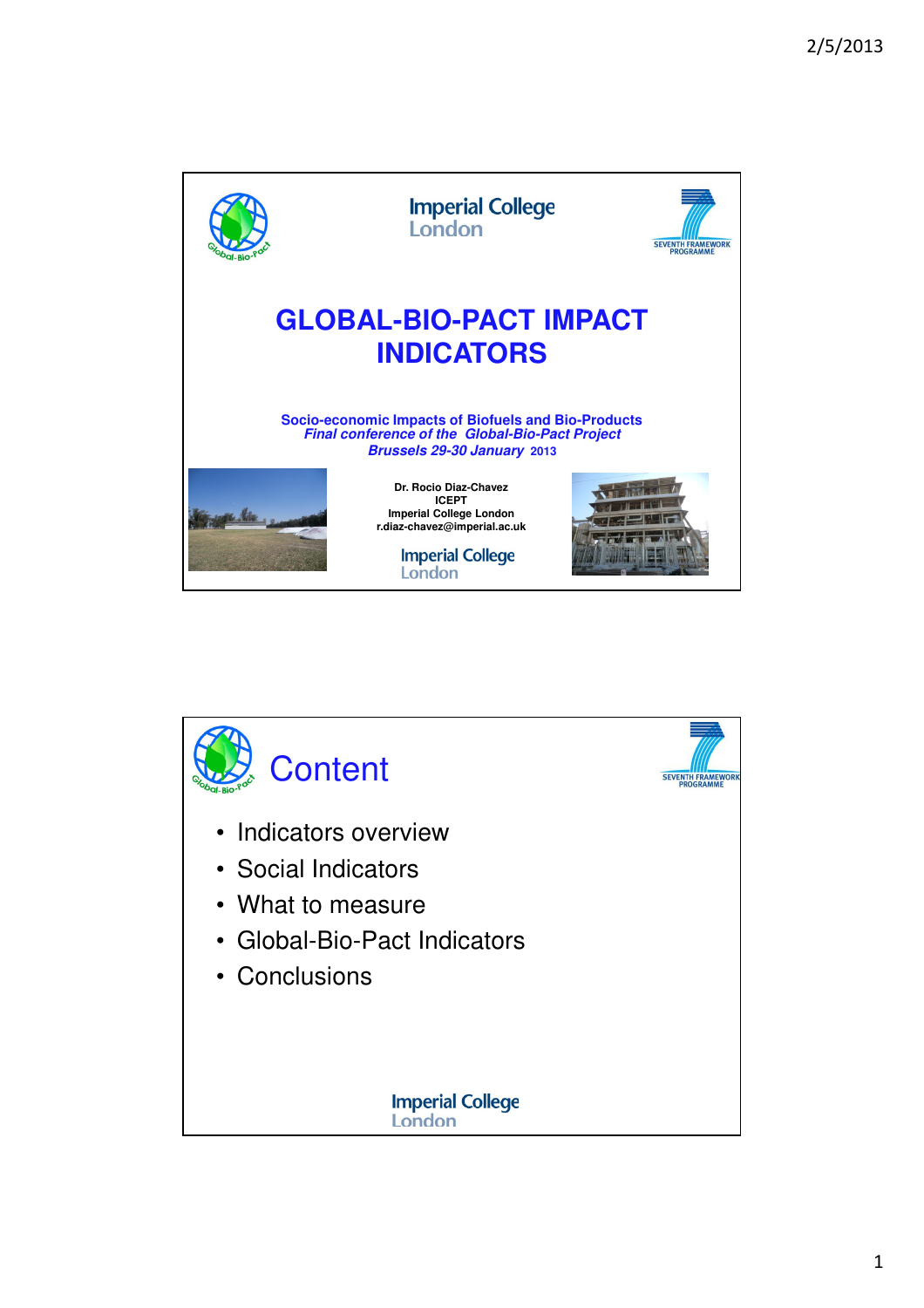

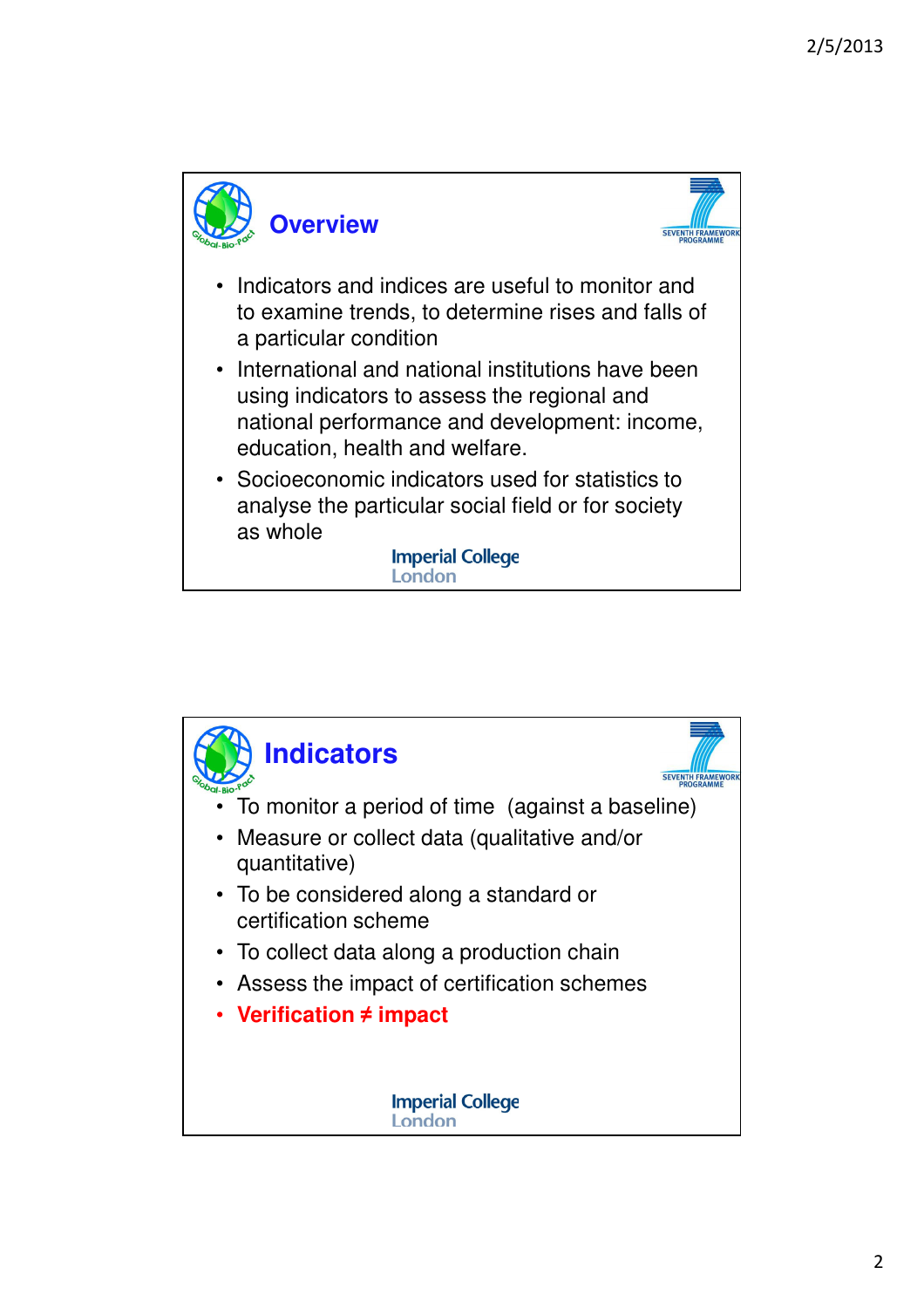| Theme                                      | <b>Indicator</b>                                       |
|--------------------------------------------|--------------------------------------------------------|
| Demographic and health Born and death rate |                                                        |
|                                            | Child mortality rate                                   |
|                                            | Life expectancy at birth                               |
|                                            | Under nutrition                                        |
|                                            | Malnutrition rate                                      |
| Educational and cultural                   | Illiteracy rate                                        |
|                                            | Average schooling                                      |
|                                            | Information and culture access                         |
| Employment                                 | (Labour Unemployment rate                              |
| market)                                    | Average income                                         |
| Income and poverty                         | GDP per capita<br>Poverty rate                         |
|                                            | Gini Index                                             |
| Housing<br>and                             | urban House condition                                  |
| infrastructure                             | Urban services accessibility                           |
|                                            | Transport infrastructure                               |
| Quality<br>life<br>of                      | and Satisfaction with house, neighbourhood, city and   |
| Environment                                | basic infrastructure                                   |
|                                            | Environment (air condition, water, garbage collection) |
| Development                                | Human Development Index                                |

|                         | Synthesis of factors to consider when selecting indicators.                                                               |
|-------------------------|---------------------------------------------------------------------------------------------------------------------------|
| <b>Factors</b>          | <b>Description</b>                                                                                                        |
| Reliability and quality | The accuracy of the data; a measure of the information collected.                                                         |
|                         | Based on theory and science when possible.                                                                                |
| Validity                | Whether the indicator truly measures what it is supposed to measure                                                       |
| Realistic and practical | The collection of the data or information should be accurate and<br>easily collectable, assuming the costs of collection. |
| Spatial and temporality | Consider temporal and spatial scale as well as changes over time                                                          |
| Simplicity and clarity  | Clarity in design and simple in format; understandable for any<br>person                                                  |
| Comparability           | To allow comparisons at the adequate level                                                                                |
| Consensus               | Among different actors (local, national, international, sound groups)                                                     |
| Measurability           | According to the data they are interpreting (qualitative/quantitative)                                                    |
| Reviewed                | Considerations to update the information                                                                                  |
| Limitation and balance  | In number. Extensive sets of indicators are not in use any more.                                                          |
|                         | They should be short in number and balanced in the three                                                                  |
|                         | dimensions of SD.                                                                                                         |
| Links                   | To show causal links among indicators or relevant data (even                                                              |
|                         | processes) and to strengthen links among institutions.                                                                    |
| Relevance               | Direct relevance to the goal or objectives of the set of indicators                                                       |
| Cost/benefit            | To show a relationship                                                                                                    |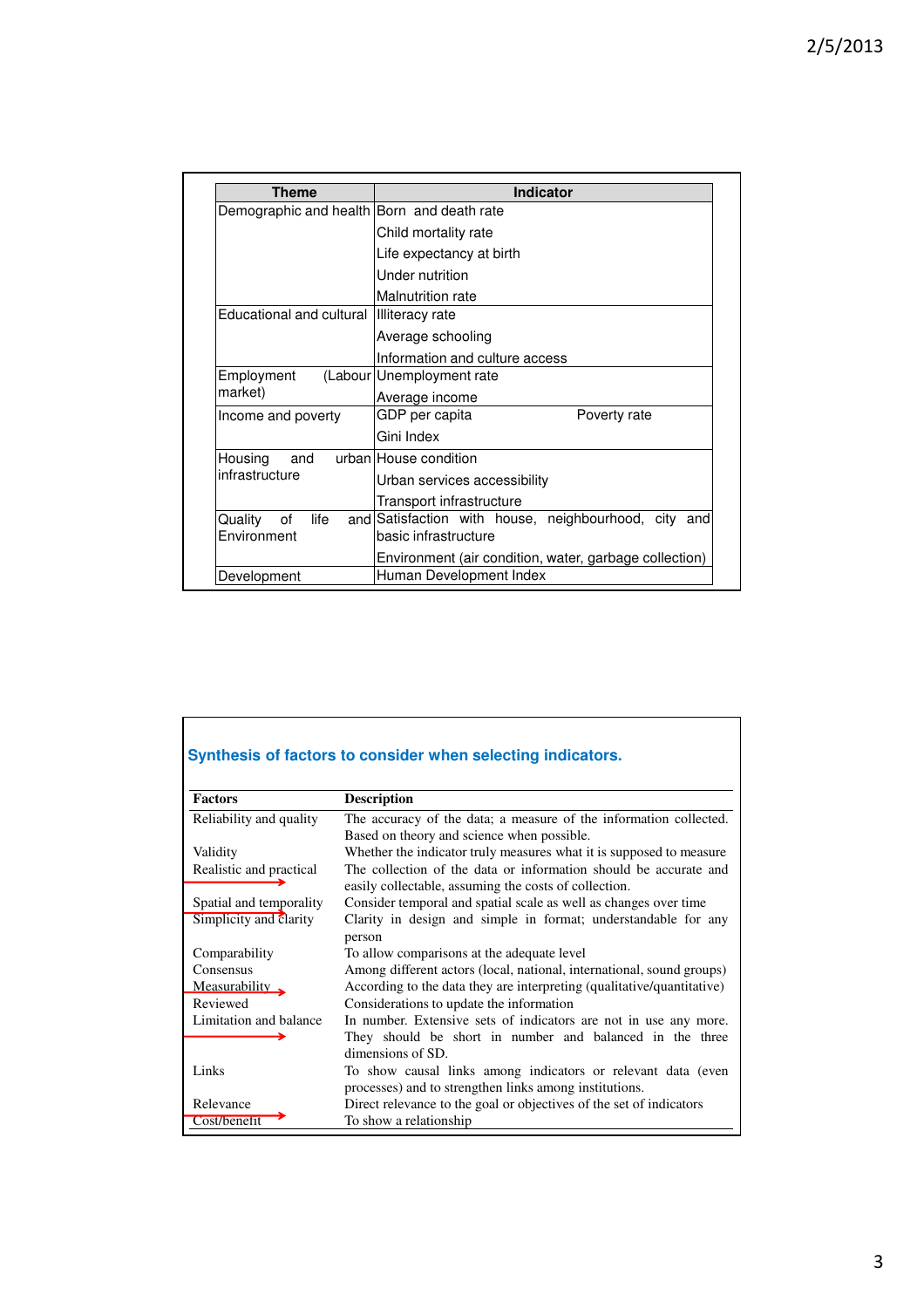

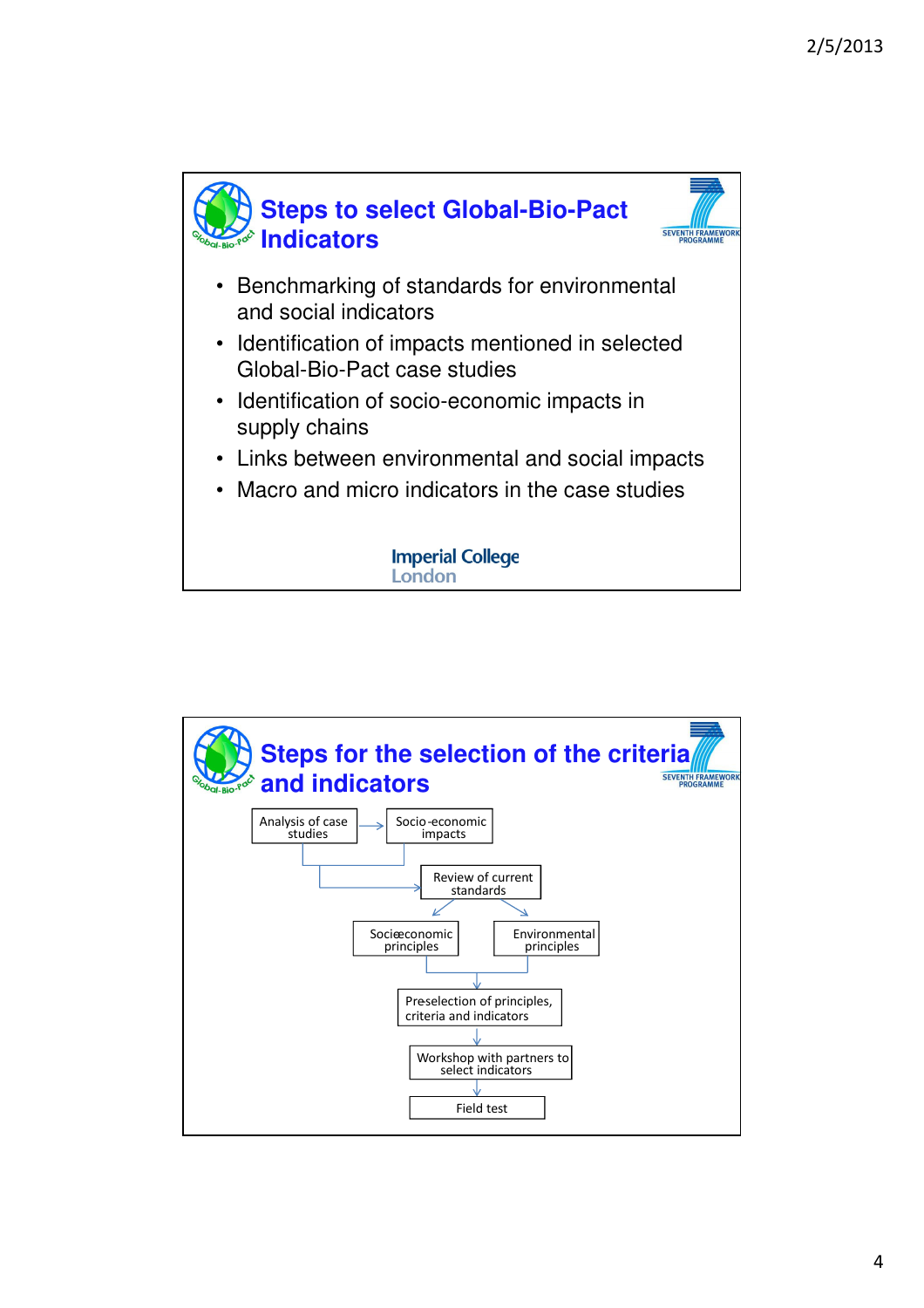

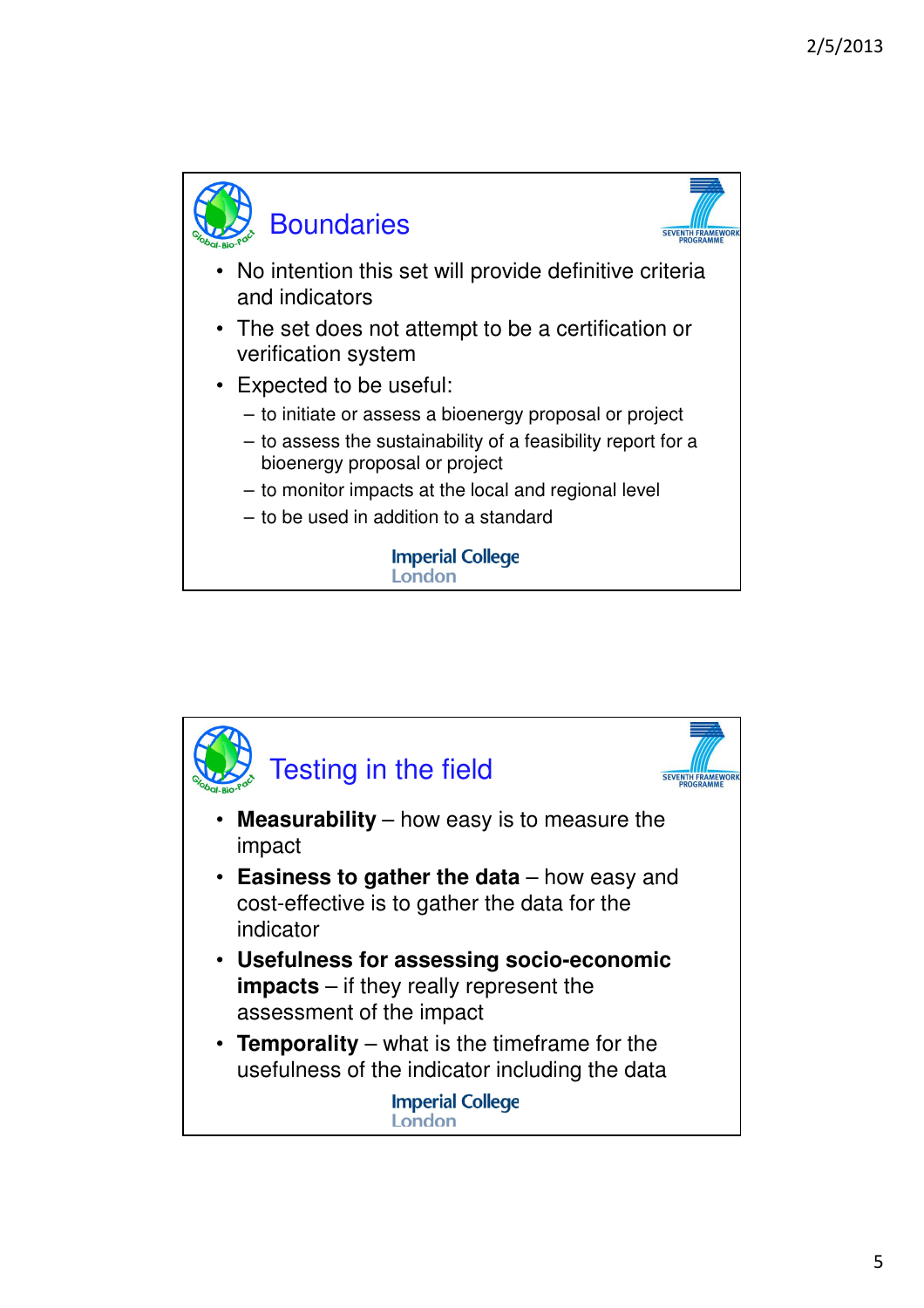|                               | <b>Global-bio-pact Set of Indicators</b><br>PROGRAMMI |
|-------------------------------|-------------------------------------------------------|
| Impact                        | Examples of indicators                                |
|                               | <b>Basic information</b>                              |
| Framework conditions          | Location, average yield                               |
|                               | Socio-Economic                                        |
| Contribution to local economy | Value added, employment                               |
| Working conditions and rights | <b>Employment benefits</b>                            |
| Health and safety             | Work related accidents                                |
| Gender                        | <b>Benefits</b>                                       |
| Land rights                   | Land rights and conflicts                             |
| Food security                 | Land converted from staple crops                      |
|                               | Environmental                                         |
| Air                           | Open burning                                          |
| Soil                          | Soil erosion                                          |
| Water                         | Availability of water                                 |
| <b>Biodiversity</b>           | Conservation measures                                 |
| <b>Ecosystem Services</b>     | Access to ecosystem services                          |

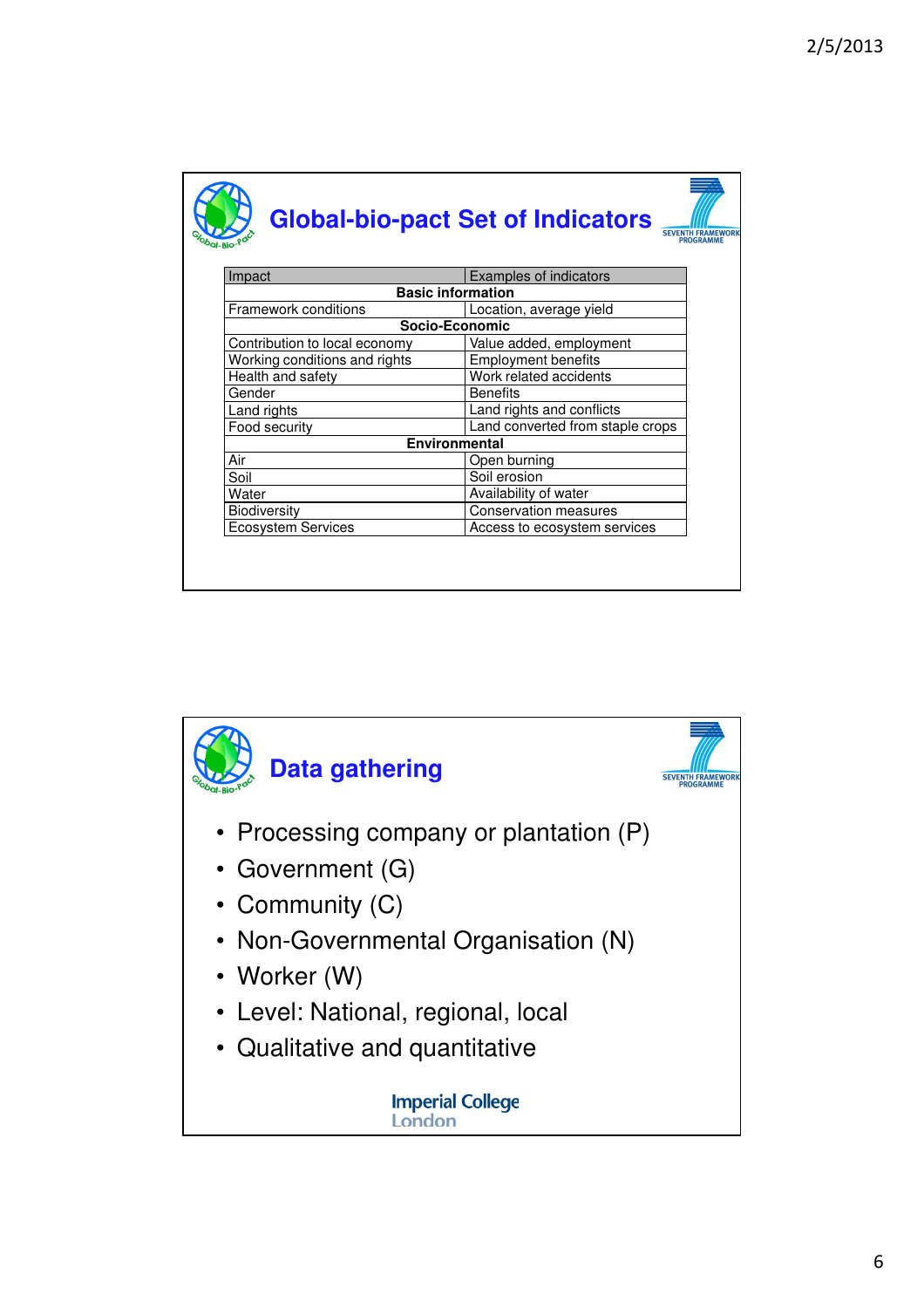| <b>No</b> | <b>Indicator</b>                     | Measurement/                                                                           | Guidance                                                                                                                                             | <b>Data</b> |
|-----------|--------------------------------------|----------------------------------------------------------------------------------------|------------------------------------------------------------------------------------------------------------------------------------------------------|-------------|
|           |                                      | <b>Monitoring Process/ Unit</b>                                                        |                                                                                                                                                      | access      |
| 1.1       | Name<br>and<br>location              | and<br>geographical<br>Name<br>location of the operation                               | Location map                                                                                                                                         | P           |
| 1.2       | Land<br>area<br>under<br>cultivation | total area of land<br>The<br>cultivated by the operation<br>(ha)                       | Breakdown<br>of<br>land<br>under<br>different feedstocks and under<br>different tenure (own land,<br>smallholders,<br>land,<br>rented<br>outgrowers) | P           |
| 1.3       | Expansion<br>land area               | of Additional land area under<br>production (ha/year)                                  | Additional<br>under<br>land<br>feedstock production<br>within<br>the last 5 years. Previous land<br>use of the land area.                            | P, G        |
| 1.4       | Average yield                        | Average yield of the<br>feedstock (t/ha/yr)                                            | Annual average yields of the<br>feedstock within the last 5<br>years                                                                                 | P           |
| 1.5       | Annual<br>production                 | Annual production of<br>feedstock and subsequent<br>products (t)                       | Annual production of the<br>feedstock and the subsequent<br>products and byproducts<br>within the last 5 years                                       | P           |
| 1.6       | Certification                        | Is the operation certified? If<br>so, which certification(s)?                          | Type of certificate                                                                                                                                  | P, N        |
| 1.7       | Sectorial<br>associations            | Is the operation involved in<br>sectorial associations, if so<br>which association(s)? | Registered membership of<br>associations                                                                                                             | P, N        |

|           |                                                                 |                                                                                           |                                                                                                                                                                                                             | PROGRAMME   |
|-----------|-----------------------------------------------------------------|-------------------------------------------------------------------------------------------|-------------------------------------------------------------------------------------------------------------------------------------------------------------------------------------------------------------|-------------|
| <b>No</b> | Indicator                                                       | Measurement/                                                                              | Guidance                                                                                                                                                                                                    | <b>Data</b> |
|           |                                                                 | Monitoring Process/ Unit                                                                  |                                                                                                                                                                                                             | access      |
|           |                                                                 | <b>Contribution to local economy</b>                                                      |                                                                                                                                                                                                             |             |
| 2.5       | Involvement of<br>smallholders or<br>small suppliers            | Percentage of feedstock that<br>originates from associated<br>smallholders and outgrowers | Percentage of feedstock that<br>originates from associated<br>smallholders outgrowers within<br>a 5-year period. Number of<br>associated smallholders or                                                    | P, C, W     |
|           |                                                                 |                                                                                           | outgrowers.                                                                                                                                                                                                 |             |
| 2.6       | Amount paid to<br>smallholders<br>and suppliers of<br>feedstock | Annual amount paid to<br>smallholders and suppliers of<br>feedstock (EUR)                 | Annual value paid to associated<br>smallholders and outgrowers<br>per unit of product within a 5<br>year period.                                                                                            | P, C, W     |
| 2.7       | Employment                                                      | Total number of employees<br>and person days of<br>employment per year                    | Total number of people<br>employed each year and total<br>number of person days per year<br>within a 5 year period.<br>(management/office/processor<br>/field labour, male/female,<br>contract/no contract) | P, W        |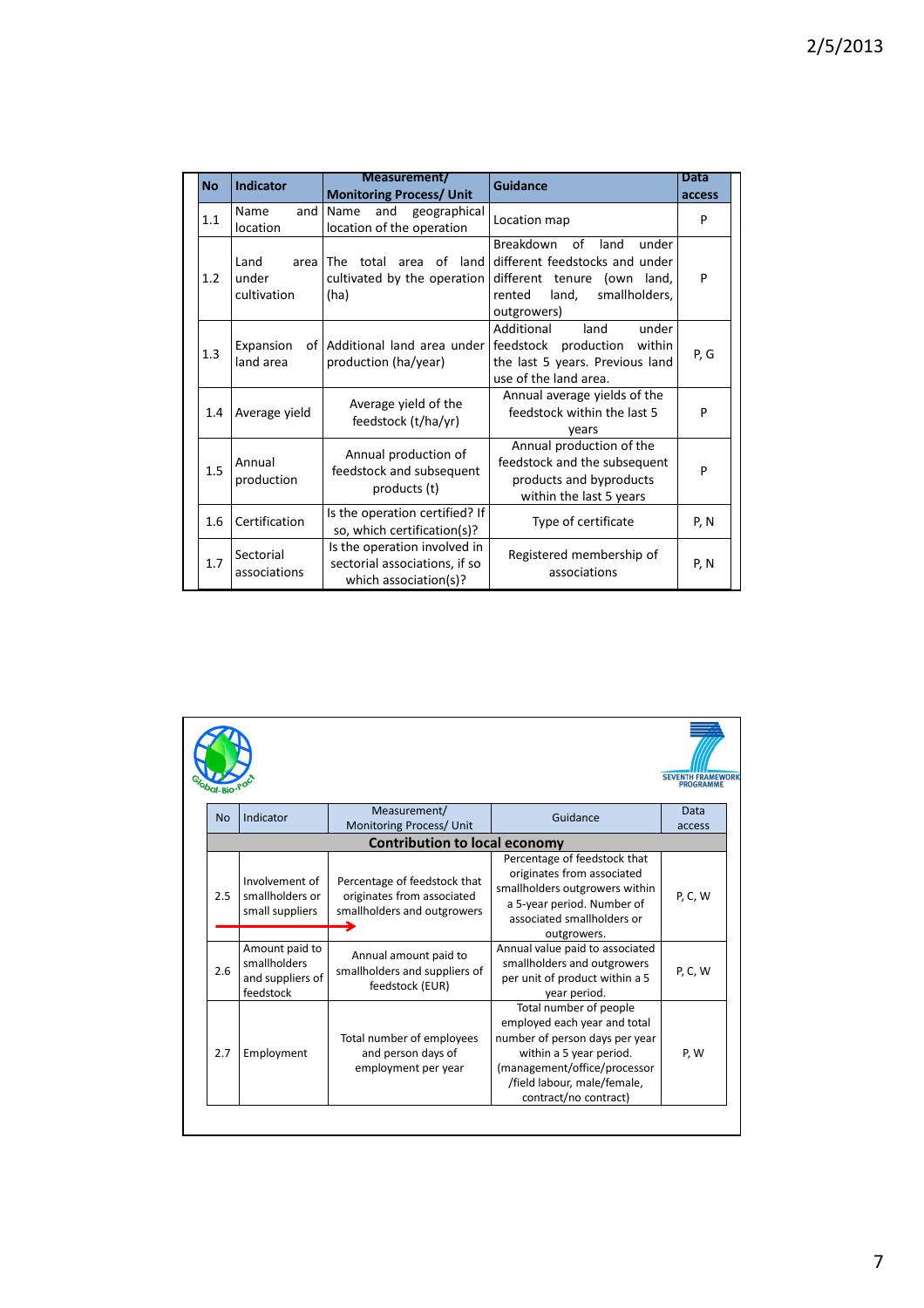

|                     |                         |                                                                                                                                                                                             |                                                                                                                           | <b>SEVENTH FRAMEWORK</b><br>PROGRAMME |
|---------------------|-------------------------|---------------------------------------------------------------------------------------------------------------------------------------------------------------------------------------------|---------------------------------------------------------------------------------------------------------------------------|---------------------------------------|
| <b>No</b>           | Indicator               | Measurement/<br>Monitoring Process/ Unit                                                                                                                                                    | Guidance                                                                                                                  | Data<br>access                        |
|                     |                         | <b>Contribution to local economy</b>                                                                                                                                                        |                                                                                                                           |                                       |
| 2.1<br>$\mathbf{1}$ | Community<br>investment | Amount invested in<br>community investment<br>projects (e.g. CSR) (% of<br>annual revenue) and<br>qualitative description of<br>investments including any<br>projects specific for<br>women | Annual values should be<br>given for a 5-year period.<br>This should be calculated<br>as percentage of annual<br>revenue. | P, C                                  |
|                     |                         | <b>Imperial College</b><br>Londor                                                                                                                                                           |                                                                                                                           |                                       |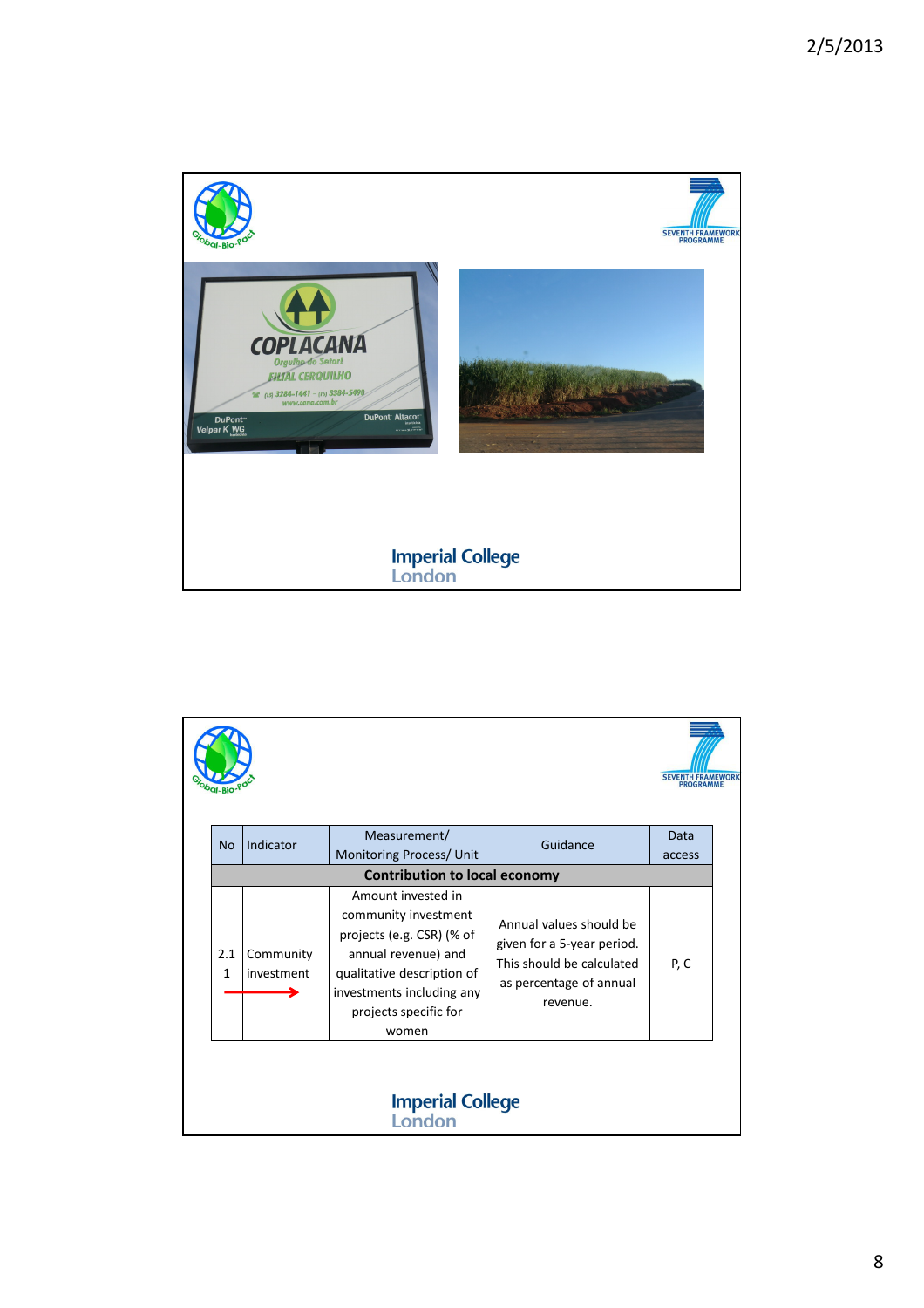| <b>No</b> | Indicator                      | Measurement/<br>Monitoring Process/ Unit                                                                                                          | Guidance                                                                                                                                                                     | Data access |
|-----------|--------------------------------|---------------------------------------------------------------------------------------------------------------------------------------------------|------------------------------------------------------------------------------------------------------------------------------------------------------------------------------|-------------|
|           |                                | <b>Working conditions and rights</b>                                                                                                              |                                                                                                                                                                              |             |
| 2.12      | Employee<br>income             | Average income of employees by<br>category of employment (EUR)                                                                                    | Annual average income per<br>employment category for a five-<br>year period                                                                                                  | P, W        |
| 2.13      | Employment<br>benefits         | Employment benefits (e.g.<br>housing, health care, holidays)<br>provided by operation<br>(desctiption of benefits per<br>employee per year)       | Breakdown of average benefits<br>given per employment category.<br>Distinction should be made<br>between the benefits that are<br>mandated by law and those that<br>are not. | P, W        |
| 2.14      | Income spent in<br>basic needs | Percentage of worker disposable<br>income (by category of<br>employment) spent on fulfilling<br>basic needs (food, accomodation<br>and transport) | To be estimated based on average<br>salary per employment category,<br>amount spent in food per day,<br>accomodation per month and<br>transport per day                      | W, C        |
|           |                                | <b>Health and safety</b>                                                                                                                          |                                                                                                                                                                              |             |
|           |                                | Gender                                                                                                                                            |                                                                                                                                                                              |             |
| 2.20      | Benefits created<br>for women  | Employment benefits that are<br>specific for women                                                                                                | List any employment benefits that<br>are specific for women (i.e.<br>maternity leave, others)                                                                                | P, W        |

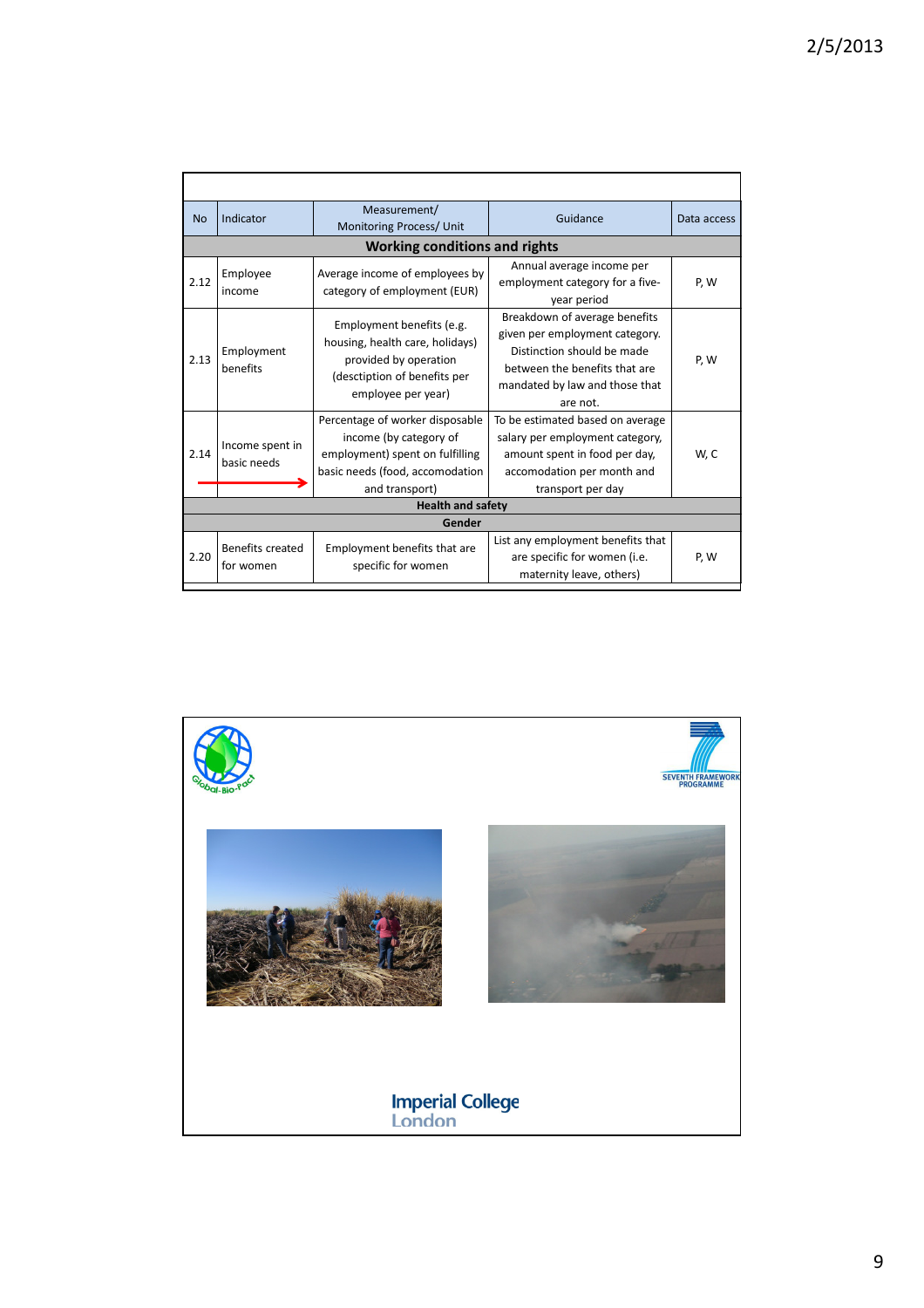|      |                                                                    |                                                                                               |                                                                                                                                                                                       | <b>SEVENTH FRAMEWORK</b><br><b>PROGRAMME</b> |
|------|--------------------------------------------------------------------|-----------------------------------------------------------------------------------------------|---------------------------------------------------------------------------------------------------------------------------------------------------------------------------------------|----------------------------------------------|
| No   | Indicator                                                          | Measurement/<br>Monitoring Process/ Unit                                                      | Guidance                                                                                                                                                                              | Data access                                  |
|      |                                                                    |                                                                                               | <b>Food security</b>                                                                                                                                                                  |                                              |
| 2.24 | Land that is<br>converted from<br>staple crops                     | Land that has been converted<br>from staple crops (ha)                                        | Hectares of land land that has been converted<br>from staple crops to the feedstock production<br>(assessor should define staple crops for the<br>country) within the last five years | P, (G, N)                                    |
| 2.25 | Edible<br>feedstock<br>diverted from<br>food chain to<br>bioenergy | edible<br>Amount<br>of<br>raw<br>diverted<br>material<br>into<br>bioenergy production (t)     | Annual amount of edible feedstock that was used<br>in bioenergy production (5-year period)                                                                                            | P                                            |
| 2.26 | Availability of<br>food                                            | Perceived change in<br>availability of food after the<br>beginning of bioenergy<br>operations | Check (survey) at community level about<br>perceived change                                                                                                                           | C, W                                         |
| 2.27 | Time spent in<br>subsistence<br>agriculture                        | Change in time spent in<br>subsistence agriculture in the<br>household                        | Check (survey) at community level about<br>perceived change                                                                                                                           | C, W                                         |

|           |                                                              |                                                                  |                                                                                      | <b>SEVENTH FRAMEWOR</b><br><b>PROGRAMME</b> |
|-----------|--------------------------------------------------------------|------------------------------------------------------------------|--------------------------------------------------------------------------------------|---------------------------------------------|
| <b>No</b> | Indicator                                                    | Measurement/<br><b>Monitoring Process/ Unit</b>                  | Guidance                                                                             | Data access                                 |
|           |                                                              | Air                                                              |                                                                                      |                                             |
| 3.1       | Open burning on<br>company level                             | Days open burning used in<br>operations/year                     | Annual days open burning used in<br>operations, 5-year period                        | P                                           |
| 3.2       | Open burning area                                            | Percentage of surface under open<br>burning regime               | % surface under open burning<br>regime                                               | P                                           |
|           |                                                              | Soil                                                             |                                                                                      |                                             |
|           |                                                              | Water                                                            |                                                                                      |                                             |
|           |                                                              | <b>Biodiversity</b>                                              |                                                                                      |                                             |
| 3.17      | Impacts on<br>fisheries/other<br>aquatic fauna               | Local perceptions on impacts on<br>fisheries/other aquatic fauna | Questions addressed to local<br>community representatives, NGO or<br>local authority | C, N, G                                     |
| 3.18      | Impacts on local<br>fauna/flora<br>perceived by<br>community | Local perceptions on impacts on<br>local fauna and flora         | Questions addressed to local<br>community, NGO or local authority                    | C, N, G                                     |
|           |                                                              | Imperial College<br>London                                       |                                                                                      |                                             |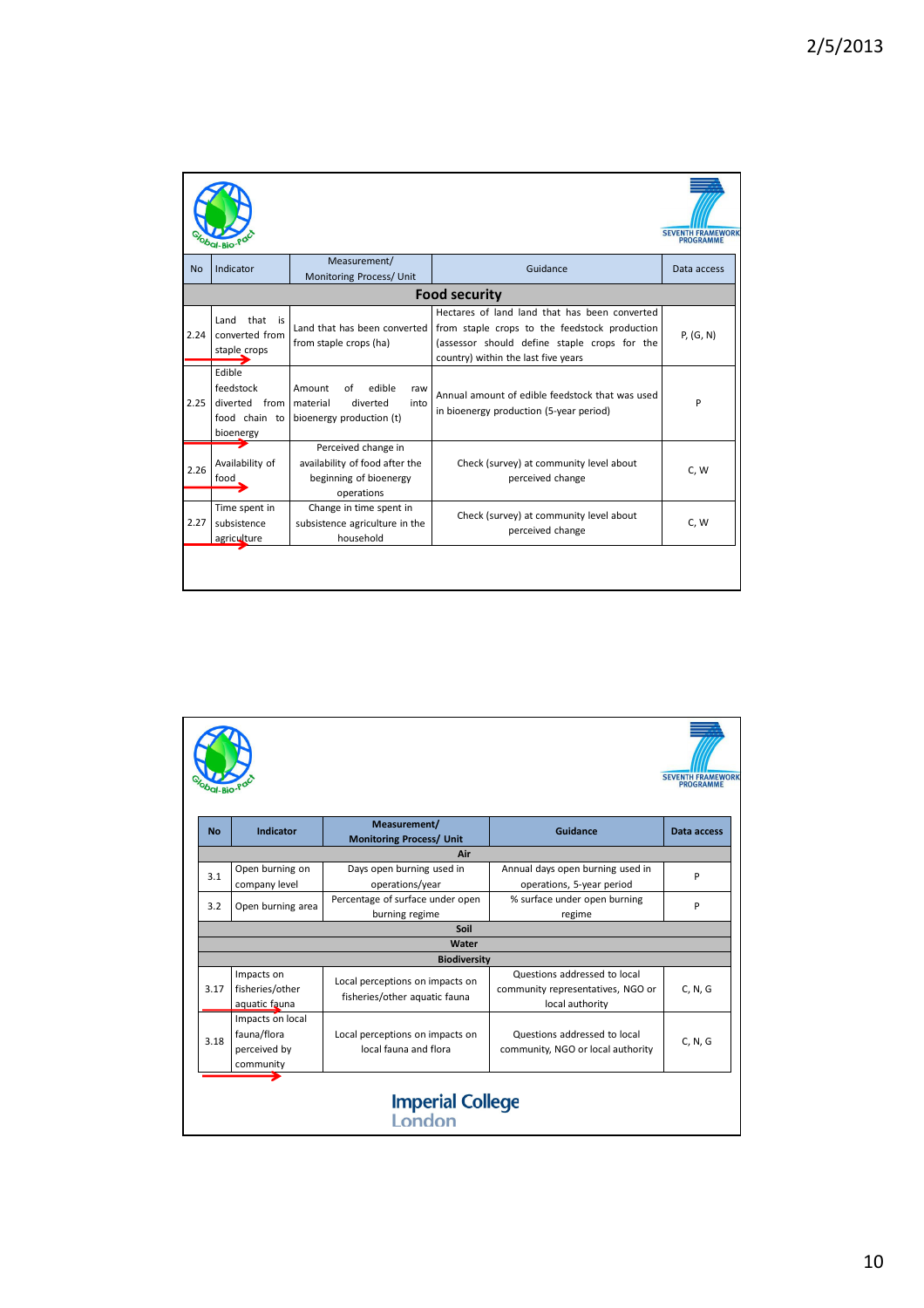|      |           | <b>Ecosystem services</b>   |                                |      |
|------|-----------|-----------------------------|--------------------------------|------|
|      |           | Reduction in local          | Qualitative questions to local |      |
| 3.20 |           | communities' access to      | community representatives,     | C, N |
|      |           | hunting, fishing            | and NGO(s)                     |      |
|      |           | Reduction in local          | Qualitative questions to local |      |
| 3.21 | Access to | communities' access to non- | community representatives,     | C, N |
|      | ecosystem | timber forest products      | and NGO(s)                     |      |
|      | services  | Reduction in local          |                                |      |
|      |           | communities' access to      | Qualitative questions to local |      |
| 3.22 |           | cultural ecosystem services | community representatives,     | C, N |
|      |           | such as sacred and          | and NGO(s)                     |      |
|      |           | recreational sites          |                                |      |